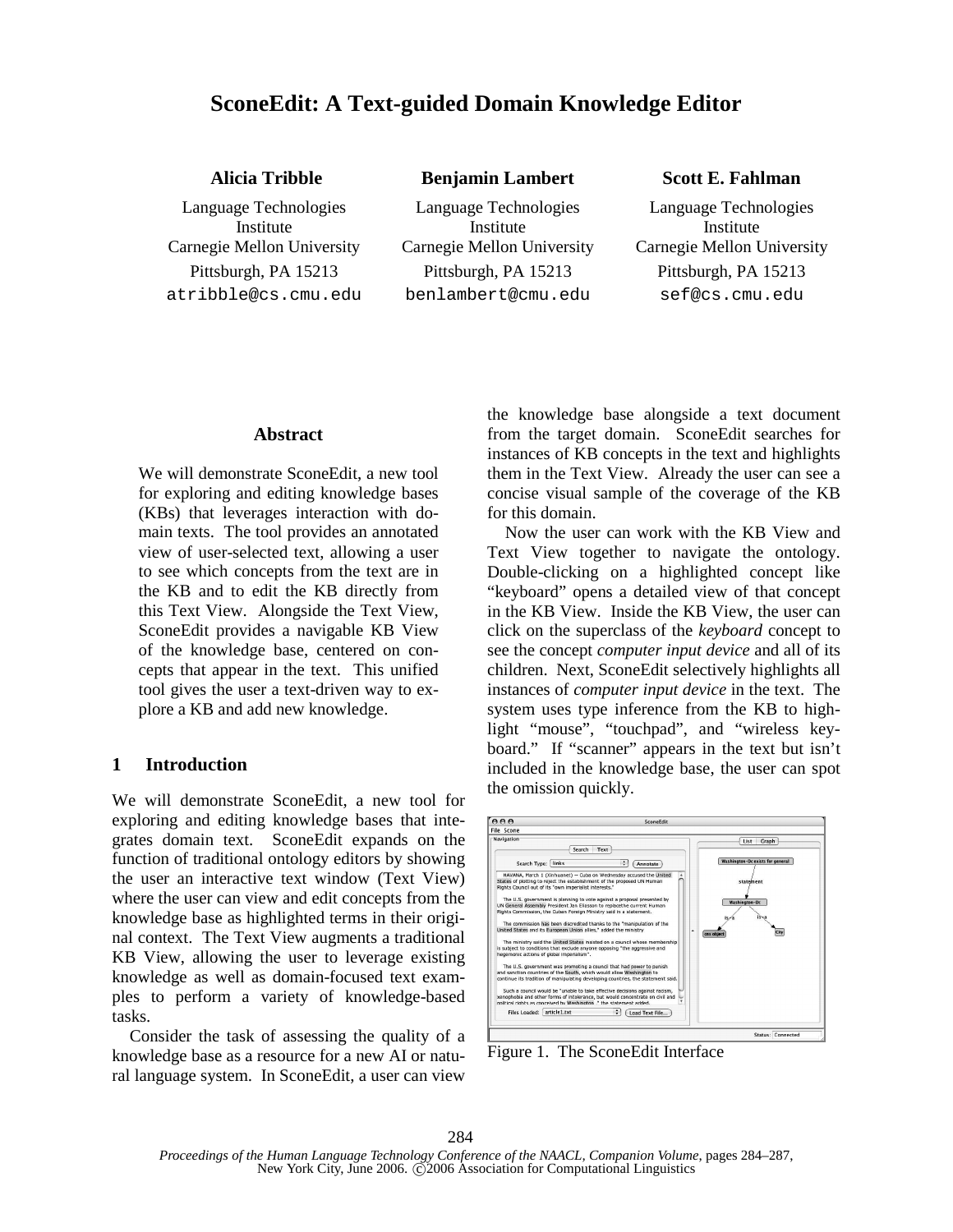In this way, domain text is used as a measuring tool for coverage of domain knowledge. Our demonstration allows the user to try SconeEdit and to explore the interaction of text and knowledge.

### **2 The Knowledge Base**

SconeEdit is a software client to the Scone Knowledge Base System, or simply "Scone" (Fahlman, 2005). Scone is an efficient, open-source knowledge base (KB) system being developed in the Language Technologies Institute of Carnegie Mellon University. Scone is intended to be a practical KB system that can be used as a component in a wide range of AI and natural language software applications. One of the goals in developing Scone is to make it easy to use, especially when adding new knowledge.

The SconeEdit interface makes Scone more usable in several ways: the Text View display gives the user a convenient and intuitive starting point for exploring the knowledge base. SconeEdit also provides an easy way of adding knowledge to the KB without learning the formal input language for Scone. This demonstration focuses on the effectiveness of SconeEdit and Scone together, but the design principles of SconeEdit are applicable to knowledge bases written in other formalisms.

Figure 1 shows the SconeEdit window with a document and KB loaded. The left side of the interface contains the Text View, and the KB View is on the right. Each of these views is described in detail below.

### **3 Architecture**

### **3.1 Text View**

In a traditional ontology browser, the user starts looking for concepts of interest by typing words and phrases into a search field. This is the model for several existing tools, including the VisDic viewer for WordNet (Horák and Smrž, 2004), the INOH ontology viewer (INOH, 2004), and the Gene Ontology viewer presented by Koike and Takagi (2004), among others.

SconeEdit improves on this browsing paradigm by giving a user who is unfamiliar with the knowledge base an easy way to start exploring. Rather than generating a series of guesses at what may be



Figure 2. Excerpt from Text View, with Search and Text Tabs

covered by the KB, the user can load natural language text into SconeEdit from a file or the system clipboard. We take an article from Xinhuanet News Service (Xinhuanet, 2006) as an example. Figure 2 shows an excerpt of this text after it has been loaded.

When the text file is loaded, it appears in the Text Tab of the Text View pane. SconeEdit highlights all strings that it can identify as concepts from the knowledge base. In this example, "Washington" is correctly identified as the city, not the state. In many cases the concept may be ambiguous from the string alone. SconeEdit currently uses dynamic programming to highlight the longest-matching concept names it can find (see Section 5). More sophisticated disambiguation is a priority for our future work.

The result of highlighting is a concise visual representation of what is "known" about that text. The Text View helps a user find relevant knowledge quickly, even in a large general-domain KB. Clicking on any highlighted term in the Text View brings up a hierarchical representation of that concept in the KB View.

## **3.2 KB View**

The KB View contains two tabs: a Graph Tab and a List Tab. The Graph Tab displays an excerpt from the knowledge base as a network of linked concepts with one *focus concept* in the center. When the user clicks on a highlighted concept in the Text View, a graph focused on that concept appears in the Graph Tab. Continuing with our Xinhuanet example, Figure 3 shows the Graph Tab after a user has clicked on "Washington" in the text. The Graph View now displays concepts that are closely related to *Washington-Dc* in the knowledge base.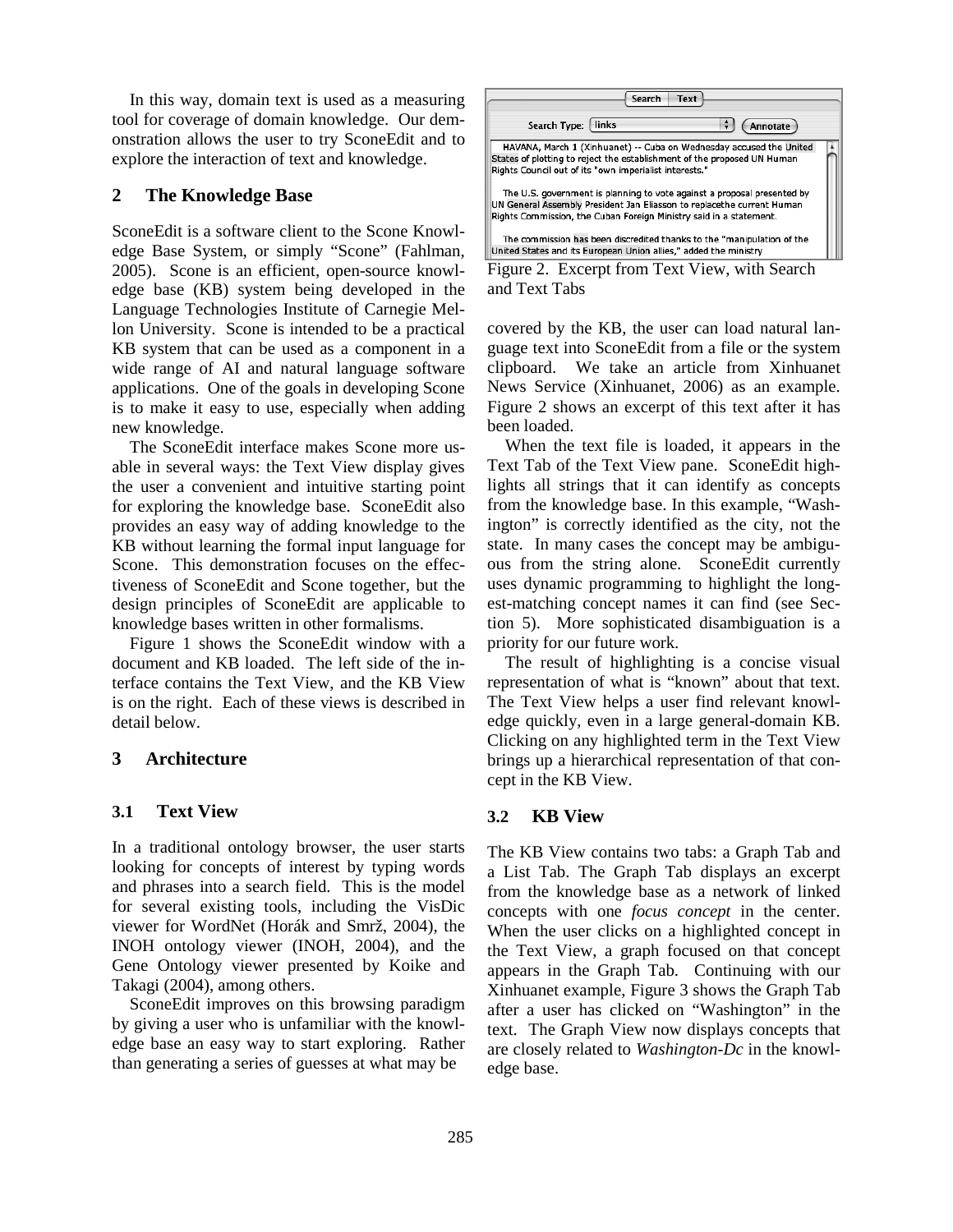

Figure 3. KB View, Graph Tab of *Washington-Dc*



Figure 4. KB View, List Tab of *City*

Clicking on any of these related concepts in the Graph Tab moves the focus of the graph to that concept.

The List Tab shows an alternative view of the same *focus concept.* It displays KB information as a set of property lists. As in the Graph Tab, the user can double-click on any concept in the List Tab to bring that concept into focus. When the focus concept is densely connected to other concepts in the KB, the List Tab can be easier to interpret than the Graph Tab. In general, research has shown that preference for the list style or graph style is personal and varies from user to user (Tribble and Rosé, 2006). Figure 4 shows the List Tab, focused on the concept *City*.

### **4 Adding Knowledge**

Browsing the knowledge base in this way gives the user a detailed, domain-targeted view of its contents. A natural extension of this paradigm is to allow the user to edit the KB while browsing. For example, a user may encounter a concept in the



Figure 5. Adding a concept synonym

text that is not present in the knowledge base. SconeEdit allows the user to simply click on a word in the text to create a new concept in the KB (see Figure 5). To specify where the new concept belongs, the user navigates to the appropriate location in the KB View (List Tab or Graph Tab).

The user can also modify an existing KB concept by adding English synonyms. For example, the word "United States" may be highlighted in a text example, while "U.S." is not. To add a synonym for the "United States" concept, the user navigates to this concept in the KB View, and then clicks on the text "U.S.". A menu offers the choice of adding a synonym to the existing focus concept. Figure 5 illustrates this process.

## **5 Identifying KB Concepts in Text**

Elements in a Scone knowledge base represent specific concepts, rather than words or word senses. Each concept is linked with a list of English names (words or phrases). This association between Scone elements and English names is many-to-many.

To map a sentence to the set of concepts that appear there, a dynamic-programming alignment is performed using the English names in the KB as a dictionary. SconeEdit searches for an alignment that covers as much of the input text as possible. The result of aligning an input string with concepts is a set of triples, each consisting of a concept, an offset, and a length. These triples are used directly by the Text Tab to highlight substrings and associate them with KB concepts.

Consider the sentence "Washington, D.C. is a city." Table 1 shows some example Scone concepts and their English names. Given a knowledge